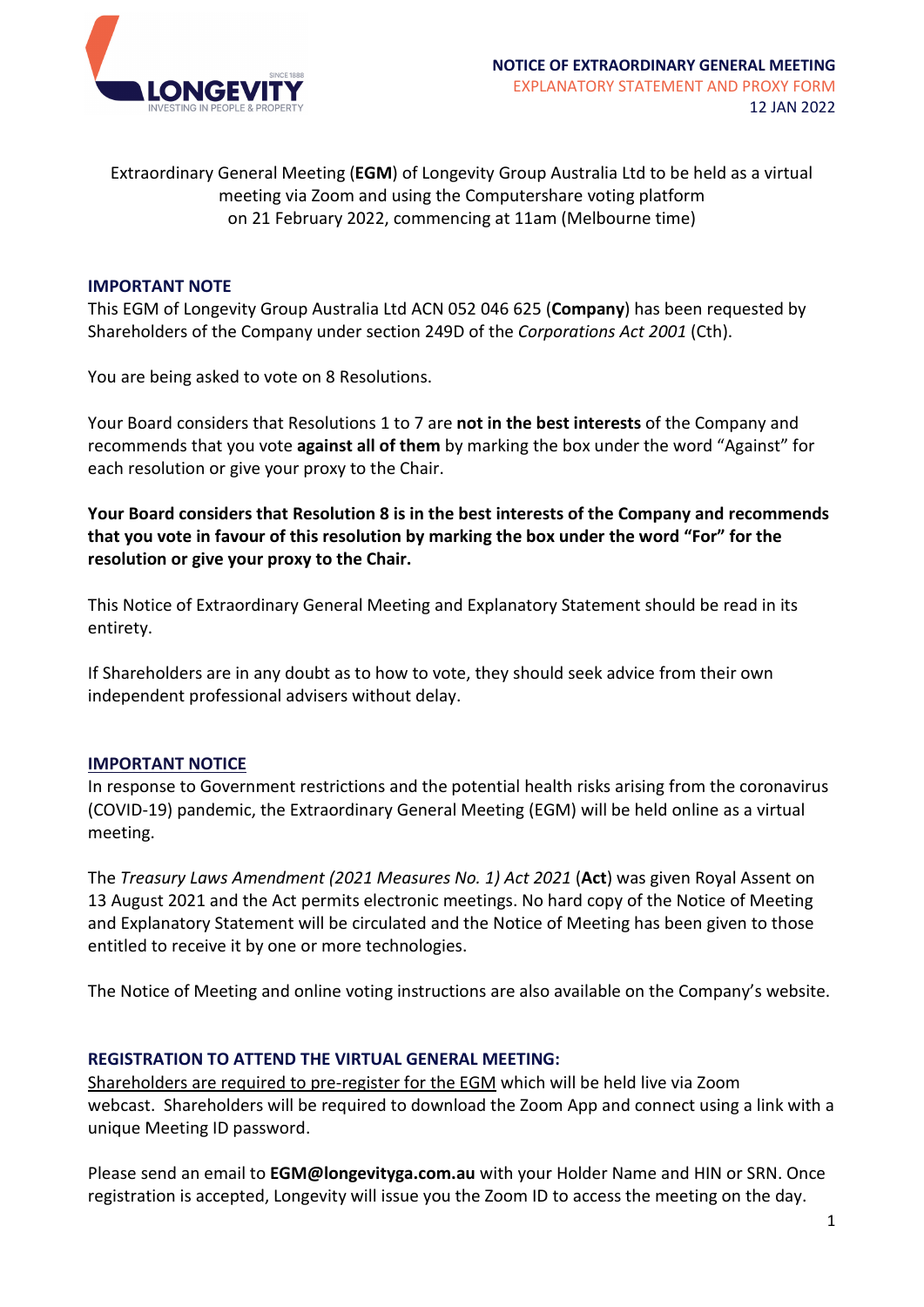## **QUESTIONS TO THE BOARD AT THE MEETING:**

Investor related questions are welcomed prior to the EGM. Questions can be directed to the Company Secretary via email to **EGM@longevityga.com.au** by no later than 5pm (Melbourne time) on 17 February 2022.

The Chair will allow a reasonable time to respond to questions from Shareholders and all questions asked will be answered.

## **VOTING ON RESOLUTIONS:**

It is a requirement that voting on resolutions at the EGM will be taken on a poll and not by show of hands, and that each person entitled to vote be given the opportunity to participate in the vote in real time or by recording their vote in advance of the meeting.

Shareholders are strongly encouraged to vote before the meeting and appoint the Chair of the meeting as their proxy, providing specific instructions on how your vote is to be cast on each resolution. The Chair must follow those instructions. Voting instructions are set out in the Proxy Form attached to the Notice of Meeting.

You must submit your voting preference on or before 11am (Melbourne time) on 19 February 2022.

All open proxies given to the Chair will be voted by the Chair as stated in the Explanatory Statement section of the Notice of Meeting.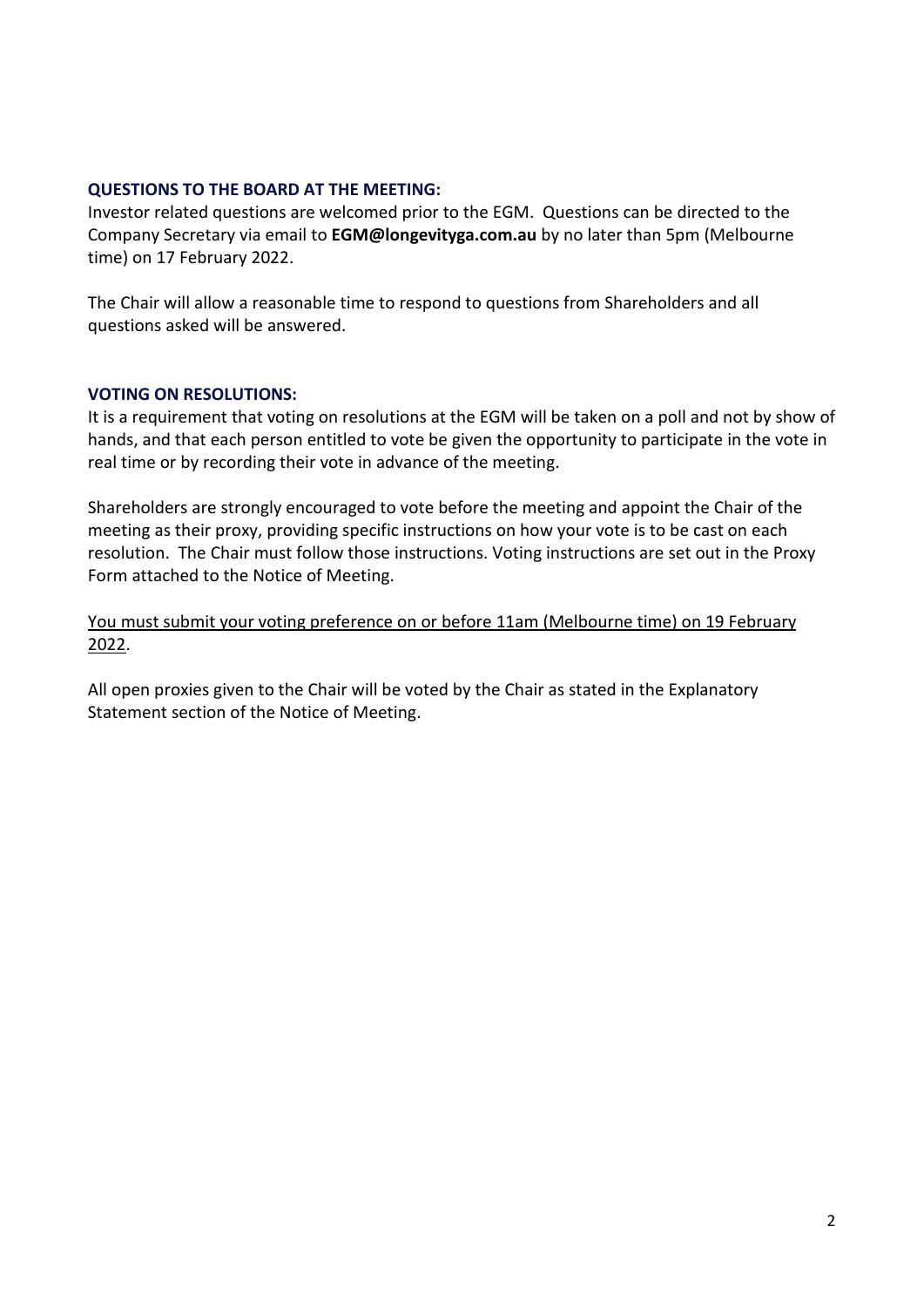## **STATEMENT BY THE INDEPENDENT BOARD COMMITTEE**

## Dear Shareholders

As we announced, on 24 December 2021 the Company received a notice given under sections 203D and 249D of the *Corporations Act 2001* (Cth) from Shareholders holding approximately 6% of the Company's Shares (**Requisitioning Shareholders**) requesting the Company convene a meeting for Shareholders to vote on removing the Company's existing Directors (other than Trevor Hansen) and instead appointing Dennis Michael, Francesco Barbuto and John Corcoran as new Directors.

Given that entities associated with Trevor Hansen are some of the Requisitioning Shareholders, the Board has established an Independent Board Committee (comprising all Directors other than Trevor Hansen) to consider the Company's response to the Requisitioning Shareholders and to prepare this notice of meeting.

With the exception of previous Chair and current Director Trevor Hansen, the current Board and management team were appointed in the 2020 calendar year.

An experienced CEO was engaged by Trevor Hansen and endorsed by the Board specifically to turnaround the loss-making Longevity business and to set the foundations to grow a diverse property-centric, profitable business that will distribute dividends to shareholders. The appointment thereafter of Matthew Chun as Chair brought considerable further property industry experience to this turnaround and growth strategy.

In the recent 12 months your new Board and management team have;

- redefined the business fundamentals around purpose and strategy;
- reset all carrying values of the Company's assets to market value;
- restructured the business' previously high-cost base including freezing Director fees since 2019, remaining at lower levels than the period 2014 – 2019;
- agreed a competitive remuneration package with the CEO including incentive payments to align with business performance and shareholder return;
- repaid all debt from the Balance Sheet ; and
- created additional revenue through property investment strategies in a period where new site acquisition has not been feasible.

The new board and management – convened by Trevor Hansen, the director who is associated with the Company's largest shareholder and is a supporter of the proposals that are the subject of this extraordinary general meeting – have now stabilised the business with significantly stronger foundations than 12 months ago and have set the business up to move forward positively for all shareholders.

We recognise that there are shareholders who are seeking to exit their investment in the Company. In this regard, the Board is planning a share buy-back to return up to \$10 million to those shareholders seeking an exit. The buy-back consideration would be determined by the Board after the net tangible asset value of the Company as at 31 December 2021 has been finalised. It is proposed that the buy-back would be offered to all shareholders with similar terms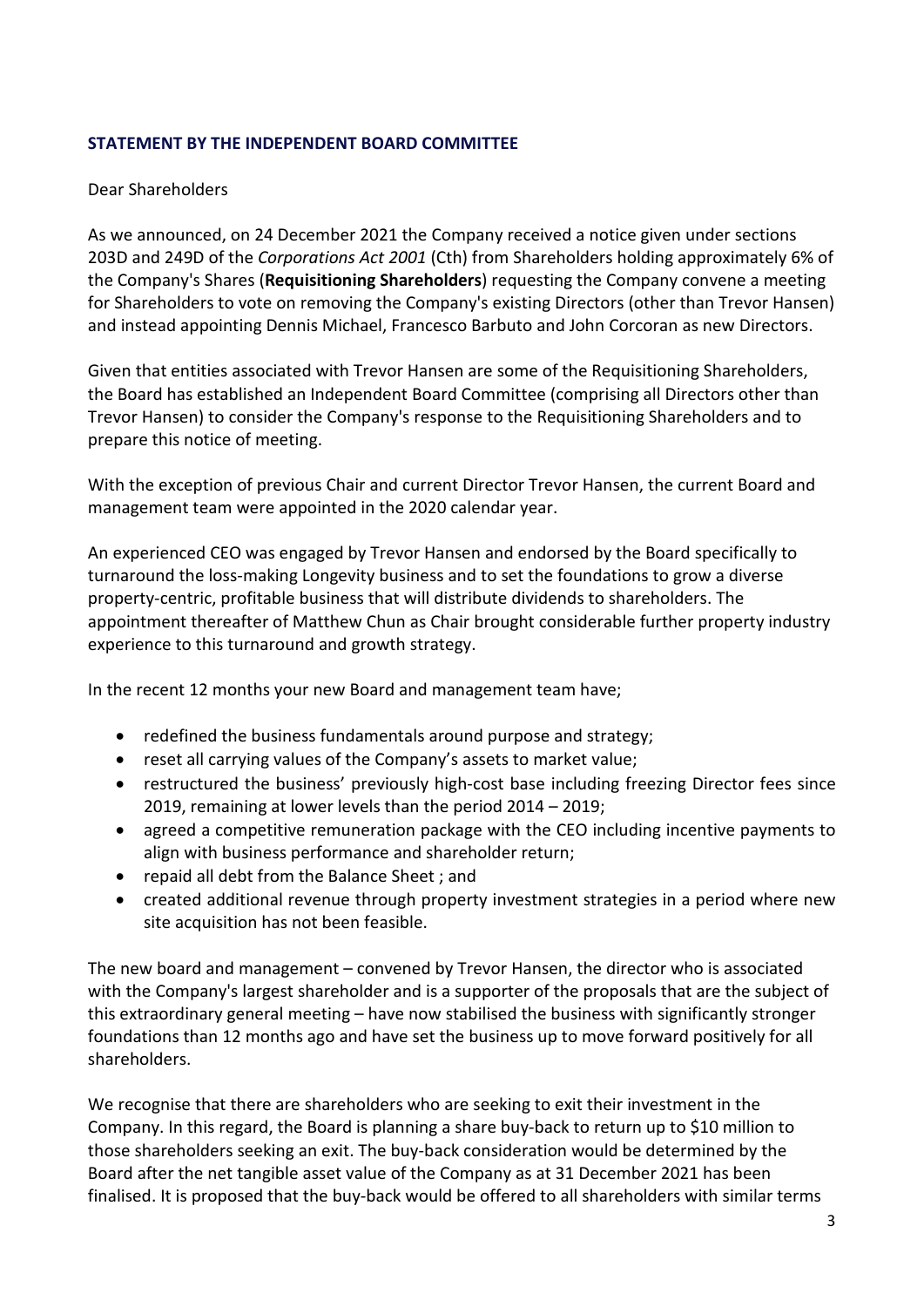to the buy-back completed by the Company in June 2020. The buy-back would require relief from the Australian Securities and Investments Commission (**ASIC**). The Company successfully obtained ASIC relief for the previous buy-back and is not aware of any reason why ASIC would not grant relief for the proposed buy-back. Subject to obtaining relief from ASIC, the buy-back may be completed by 30 June 2022.

For those shareholders who support the Company's turnaround and growth strategy and believe that the Board and management will continue to deliver shareholder value in the future, they can elect not to participate in the buy-back.

All Directors of the Company (other than Trevor Hansen) urge you to vote **AGAINST** resolutions 1 to 7. Those Directors believe that these resolutions are **not** in the best interests of Shareholders and the Company.

Please see Annexure A for a copy of a statement prepared by the Requisitioning Shareholders and Annexure B for a copy of a statement prepared by Non-Executive Director Trevor Hansen

**The Company does not endorse these statements nor their contents.**

**The Company recommends that you read the Annexure's in conjunction with this statement by the Independent Board Committee. There are 2 possible outcomes from this EGM –**

- **1. If you vote to replace existing Directors with those proposed it will result in the Company selling all assets and returning funds to Shareholders and therefore removing the legacy of the 133 year old business; or**
- **2. If you vote to retain the existing Directors and vote AGAINST resolutions 1 to 7 and FOR resolution 8, your vote will enable the Company to continue with its stated strategy of business turnaround and investing sustainably in order to deliver ongoing returns to Shareholders with an ability to participate in a buy back should selling your shares be attractive at this time.**

We strongly urge you to **reject** resolutions 1 to 7 and **support** resolution 8.

We wish to extend our gratitude to those who continue to support Longevity's vision and strategy to maximise value for the Company and its Shareholders.

From the Independent Board Committee

Philly Ale

 **Matthew Chun Phillip Altieri John Coulson**

Your independent Directors urge you to vote **against** resolutions 1 to 7 and vote **for** resolution 8.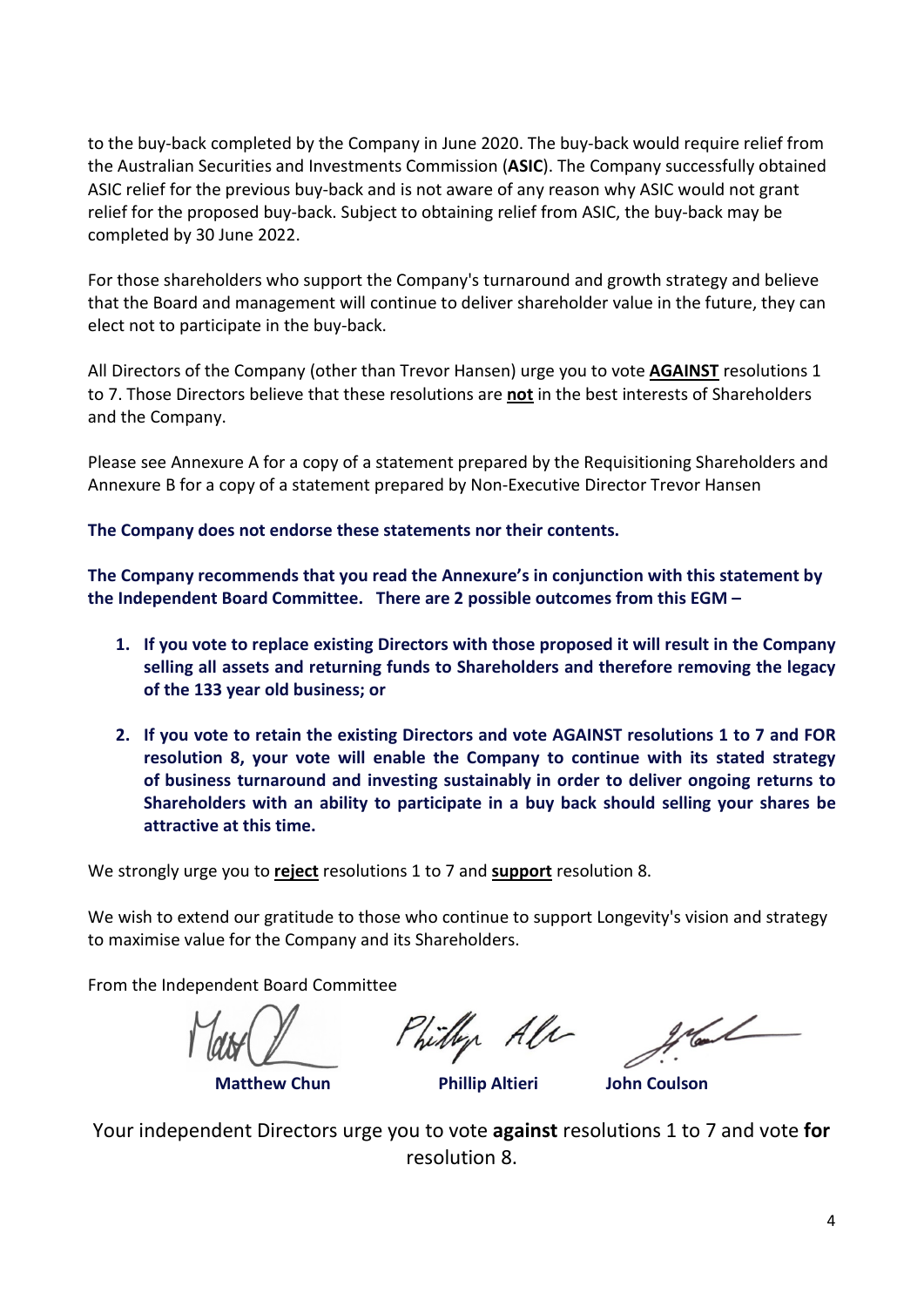### **General Meeting Agenda**

The business to be transacted at the Meeting is set out below:

**Resolution 1** – Removal of Matthew Chun as a Director of the Company To consider and, if thought fit, to pass the following Resolution as an **ordinary resolution:** *"That Matthew Chun, be removed as a director of the Company with immediate effect."*

**Resolution 2** – Appointment of Dennis Michael as a Director of the Company To consider and, if thought fit, to pass the following Resolution as an **ordinary resolution:** *"That Dennis Matthew Michael, having signified his candidature and consent to act as a director of the Company, be appointed as a director of the Company with immediate effect."*

**Resolution 3** – Removal of Phillip Altieri as a Director of the Company To consider and, if thought fit, to pass the following Resolution as **an ordinary resolution:** *"That Phillip Stephen Altieri, be removed as a director of the Company with immediate effect."*

**Resolution 4** – Appointment of Francesco Barbuto as a Director of the Company To consider and, if thought fit, to pass the following Resolution as an **ordinary resolution:** *"That Francesco Barbuto, having signified his candidature and consent to act as a director of the Company, be appointed as a director of the Company with immediate effect."*

**Resolution 5 –** Removal of John Coulson as a Director of the Company To consider and, if thought fit, to pass the following Resolution as **an ordinary resolution:** *"That John Percy Coulson, be removed as a director of the Company with immediate effect."*

**Resolution 6 –** Appointment of John Corcoran a Director of the Company

To consider and, if thought fit, to pass the following Resolution as **an ordinary resolution:** *"That John Corcoran, having signified his candidature and consent to act as a director of the Company, be appointed as a director of the Company with immediate effect."*

**Resolution 7 –** Removal of any Director appointed after 21 December 2021

To consider and, if thought fit, to pass the following Resolution as an **ordinary resolution:**

*"That where any director is appointed by the Board to the Company after the date the 203D notice is served on the Company by the Requisitioning Shareholders, that director be removed as a director of the Company with immediate effect."*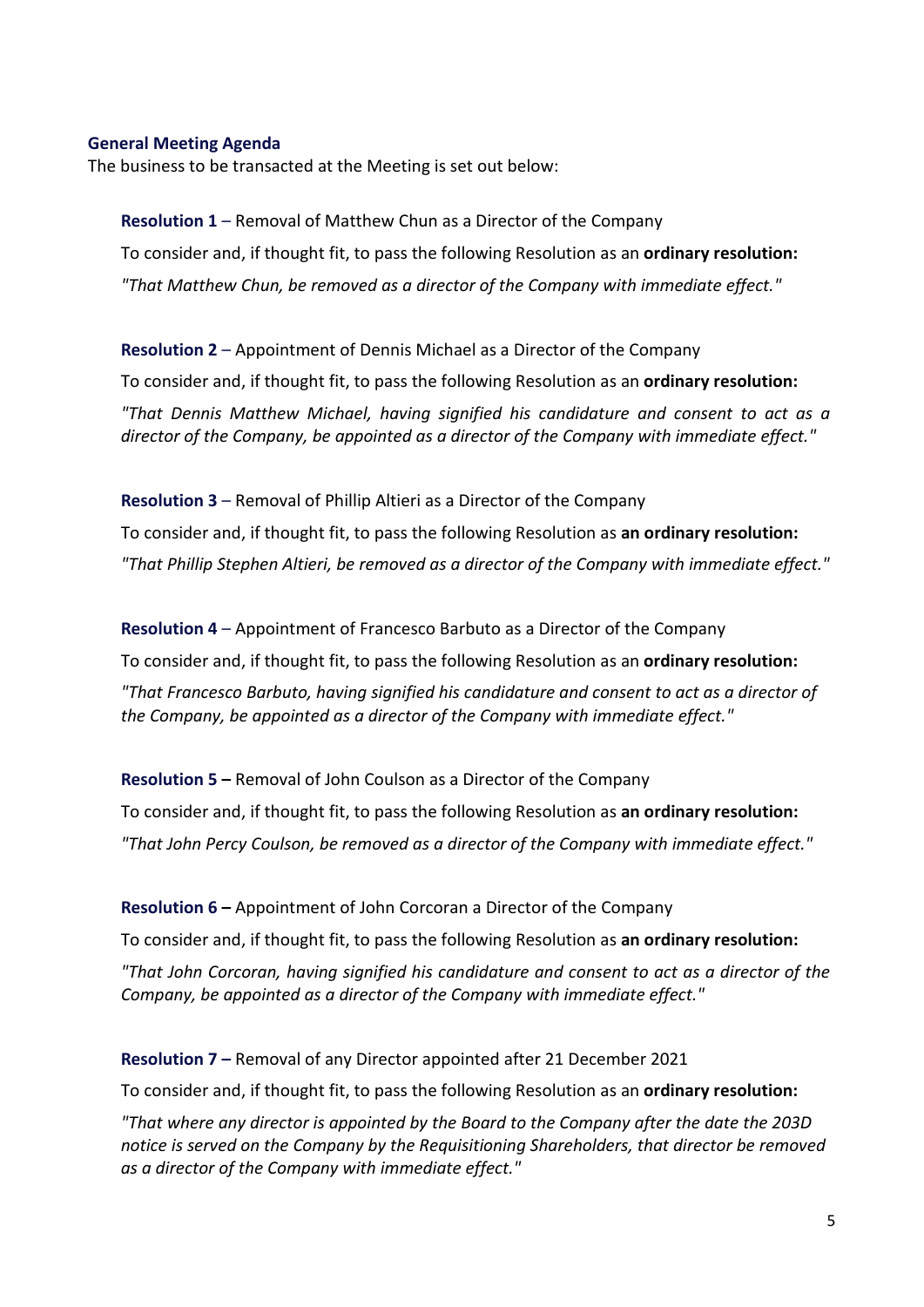**Resolution 8 –** Removal of Trevor Hansen as a Director of the Company

To consider and, if thought fit, to pass the following Resolution as an **ordinary resolution:** *"That Trevor Hansen, be removed as a director of the Company with immediate effect."*

At the Meeting, the Chair will allow a reasonable opportunity for Shareholders to ask questions about the business of the Meeting. In addition, as outlined in the General Information section of this Notice, Shareholders are requested (where possible) to submit questions in advance of the Meeting by emailing questions to **EGM@longevityga.com.au** by no later than 5pm (Melbourne time) on 17 February 2022, or in writing to:

The Office of the Company Secretary Longevity Group Australia Level 18, 1 Nicholson Street East Melbourne VIC 3002

All Resolutions are ordinary resolutions and will be voted on by poll.

By order of the board:

**Matthew Chun Chair**

12 January 2022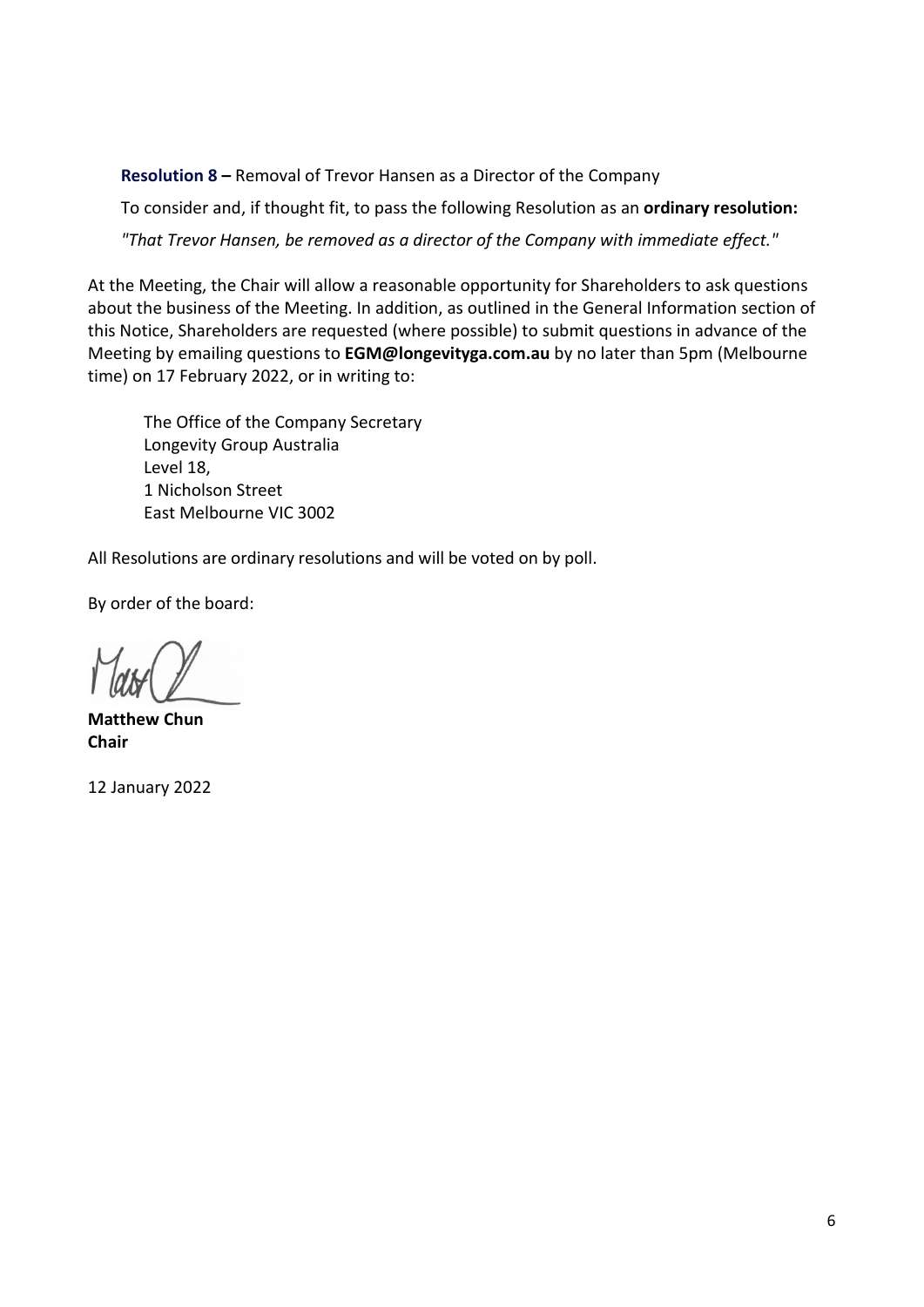# **Notes on appointing proxies or body corporate representatives**

| <b>Proxies:</b><br>appointment             | A Shareholder of the Company who is entitled to attend (virtually) and vote at the<br>Meeting has a right to appoint a person as their proxy to attend and vote for the<br>Shareholder at the Meeting.<br>If a Shareholder wishes to appoint a proxy, that Shareholder should complete the<br>proxy form which is enclosed with this Notice or follow the instructions on the proxy<br>form to lodge its proxy online. A proxy need not be a Shareholder of the Company. A<br>Shareholder may appoint the Chair as that Shareholder's proxy.                                                                                                                                                                                                                                                                                                                                                                                                                                                                                                                                                                                                                                                                              |
|--------------------------------------------|---------------------------------------------------------------------------------------------------------------------------------------------------------------------------------------------------------------------------------------------------------------------------------------------------------------------------------------------------------------------------------------------------------------------------------------------------------------------------------------------------------------------------------------------------------------------------------------------------------------------------------------------------------------------------------------------------------------------------------------------------------------------------------------------------------------------------------------------------------------------------------------------------------------------------------------------------------------------------------------------------------------------------------------------------------------------------------------------------------------------------------------------------------------------------------------------------------------------------|
| <b>Proxies:</b><br><b>lodgement</b>        | To be valid, a Proxy Form must be received by the Company by no later than 11am<br>(Melbourne time) on 19 February 2022 (Proxy Deadline).<br>Proxy Forms may be submitted by:<br>hand delivery to: C/- Computershare Investor Services Pty Ltd, 452 Johnston<br>$\bullet$<br>Street, Abbotsford, Victoria 3067;<br>post to: Longevity Group Australia Ltd C/- Computershare Investor Services<br>$\bullet$<br>Pty Ltd, GPO Box 242 Melbourne, Victoria 3001;<br>• facsimile to: Longevity Group Australia Ltd C/- Computershare Investor<br>Services Pty Ltd within Australia to 1800 783 447 or outside of Australia to<br>$+(61)$ 3 9473 2555; or<br>completing a vote online at: www.investorvote.com.au.<br>A written proxy appointment must be signed by the Shareholder or the Shareholder's<br>attorney, or where the Shareholder is a body corporate, by its attorney, under seal or<br>otherwise in accordance with law.<br>Where the appointment is signed by the appointor's attorney, a certified copy of the<br>authority, or the authority itself, must be lodged with the Company in one of the above<br>ways by the Proxy Deadline. If facsimile transmission is used, the authority must be<br>certified |
| <b>Body</b><br>corporate<br>representative | A Shareholder of the Company who is a body corporate and who is entitled to attend<br>and vote at the Meeting, or a validly appointed proxy who is a body corporate and<br>who is appointed by a Shareholder of the Company entitled to attend and vote at the<br>Meeting, may appoint a person to act as its representative at the Meeting by providing<br>that person with:<br>a letter or certificate, executed in accordance with the body corporate's<br>constitution, authorising the person as the representative; or<br>a copy of the resolution, certified by the secretary or a director of the body<br>corporate, appointing the representative.                                                                                                                                                                                                                                                                                                                                                                                                                                                                                                                                                               |
|                                            | Proxy<br>If a person is nominated as a proxy by a Shareholder, they will need to obtain the<br>proxy holder invitation email to enable them to vote. The email can be obtained by                                                                                                                                                                                                                                                                                                                                                                                                                                                                                                                                                                                                                                                                                                                                                                                                                                                                                                                                                                                                                                         |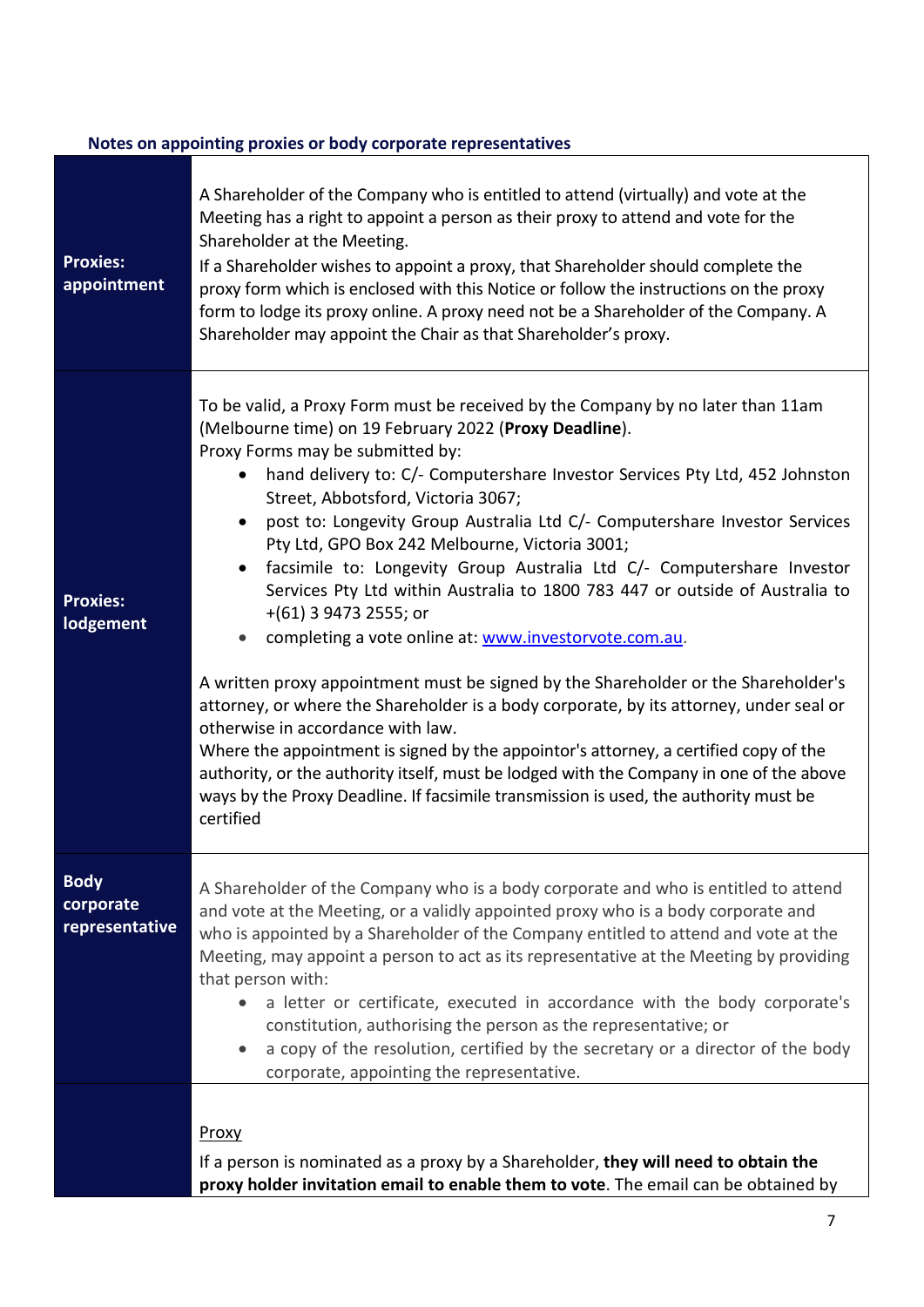| Voting by<br>proxy or<br>corporate<br>representative | contacting Computershare on +61 3 9415 4024 during the online registration period<br>which will open 1 hour before the start of the meeting.<br>Corporate representative<br>If a representative of a corporate Shareholder is to vote at the meeting, the<br>representative must ensure it is validly appointed.                                                                                                                                                                                                                                        |
|------------------------------------------------------|---------------------------------------------------------------------------------------------------------------------------------------------------------------------------------------------------------------------------------------------------------------------------------------------------------------------------------------------------------------------------------------------------------------------------------------------------------------------------------------------------------------------------------------------------------|
| <b>Assistance</b>                                    | Prior to the date of the Meeting<br>If you have any questions, or need assistance with the online process, please contact<br>Computershare on 1300 850 505 between 8.30am and 5.00pm Monday to Friday.<br>On the day of the Meeting (one hour prior)<br>For assistance on the day of the Meeting with the Computershare voting platform<br>(Summit) and joining the meeting, please contact (03) 9415 4024. This line will be<br>active for one hour before the commencement of the Meeting and all calls to this<br>number will be given top priority. |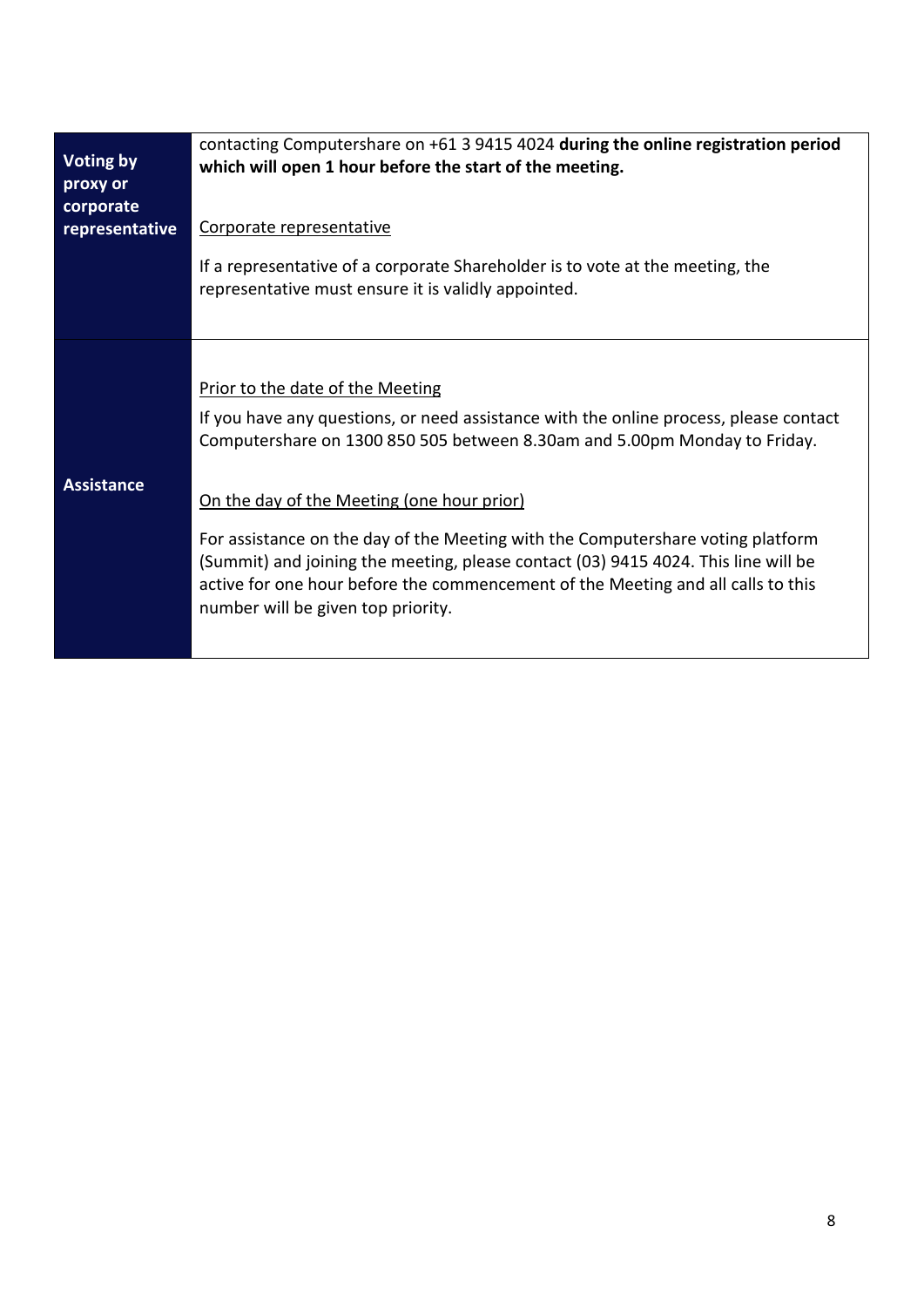# **Explanatory Statement**

# **1. Background**

### *Introduction*

This Explanatory Statement has been prepared for the information of Shareholders in relation to the business to be conducted at the Meeting.

The purpose of this Explanatory Statement is to provide Shareholders with all information known to the Company which is material to a decision on how to vote on the Resolutions. This Explanatory Statement explains the Resolutions and identifies the Board's reasons for putting them to Shareholders.

## *Notice received from Requisitioning Shareholders*

On 21 December 2021, the Company received a notice under sections 203D and 249D of the Corporations Act from Shareholders collectively holding approximately 6% of Shares (collectively the **Requisitioning Shareholders**) proposing resolutions for the removal of all current Directors (other than Trevor Hansen) and appointment of Dennis Michael, Francesco Barbuto and John Corcoran as new Directors. The Requisitioning Shareholders also proposed a resolution for the removal of any Directors who were appointed by the Board after 21 December 2021. These are Resolutions 1 to 7 in this Notice.

Any shareholder (or group of shareholders) holding more than 5% of the votes that may be cast at a general meeting is entitled to requisition pursuant to section 249N of the Corporations Act certain resolutions to be moved at a general meeting and to have their statements distributed to all members under section 249P of the Corporations Act. The statement of the Requisitioning Shareholders is set out at Annexure A of this Notice.

## *Response from your independent Directors*

Given that entities associated with Trevor Hansen are some of the Requisitioning Shareholders, your independent Directors consider that it is in the best interests of the Company to provide Shareholders with a clear choice. If Shareholders continue to support the turnaround and growth strategy being pursued by the current Board and management team, then Shareholders are urged to reject Resolutions 1 to 7 but vote in favour of Resolution 8 to remove Trevor Hansen and, by doing so, promote unity and clarity of purpose at Board level.

## *Action to be taken by Shareholders*

Shareholders should read this Explanatory Statement carefully before deciding how to vote on the Resolutions set out in the Notice.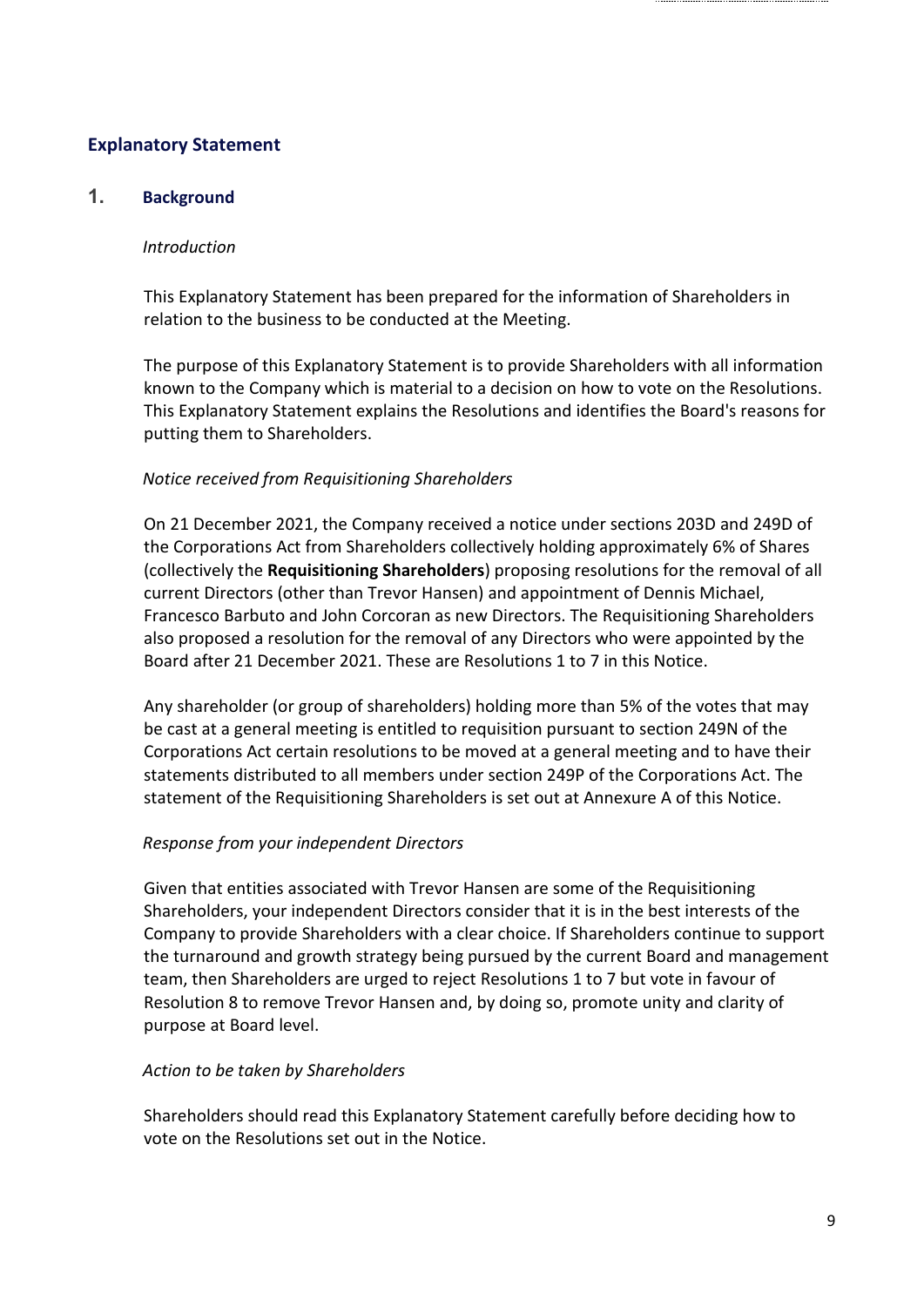All Shareholders are invited and encouraged to participate in the virtual Meeting online. If you have not voted directly prior to the virtual Meeting, or do not intend to attend the virtual Meeting, the attached Proxy Form should be completed, signed and returned to the Company in accordance with the instructions set out in the Proxy Form and the Notice.

Alternatively, Shareholders can vote by appointing a proxy online at: [www.investorvote.com.au.](http://www.investorvote.com.au/) The appointment of a proxy will not preclude a Shareholder from attending and voting at the virtual Meeting in person, but if the Shareholder votes on any Resolution, the person appointed as the proxy must not exercise the rights conferred by the Proxy Form or online appointment.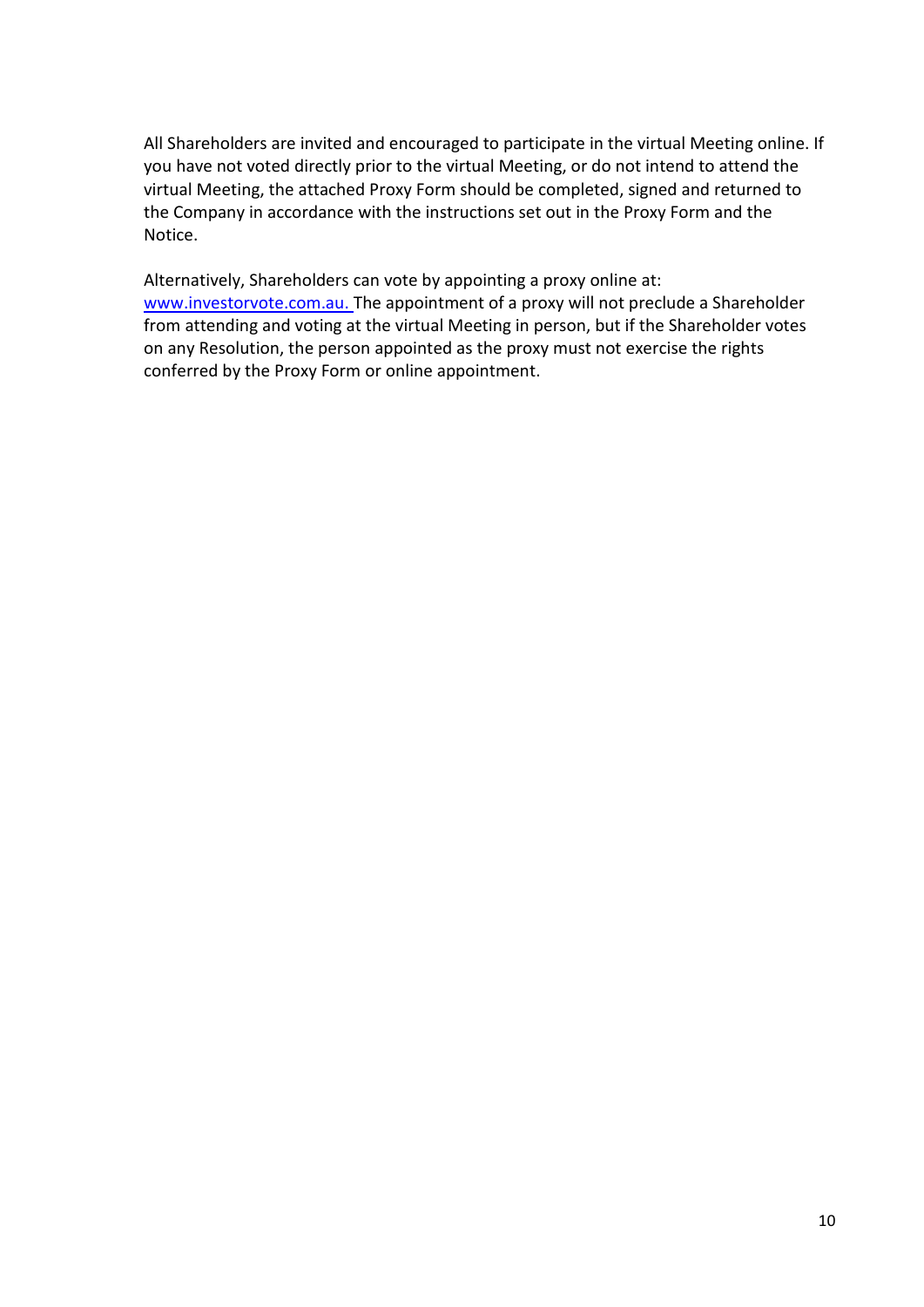# **2. Resolutions**

## **Resolution 1**

## **Removal of Matthew Chun as a Director of the Company**

Resolution 1 is an ordinary resolution that relates to the removal of Matthew Chun as a Director. This Resolution has been proposed by the Requisitioning Shareholders.

## **Recommendation**

Your independent Directors all recommend that Shareholders vote **AGAINST** the removal of Mr Chun. The Chair of the meeting intends to vote undirected proxies **AGAINST** Mr Chun's removal.

## **Resolution 2**

## **Appointment of Dennis Michael as a Director of the Company**

Resolution 2 is an ordinary resolution that relates to the appointment of Dennis Michael as a Director. This Resolution has been proposed by the Requisitioning Shareholders.

The Requisitioning Shareholders have provided the statement contained in Annexure A but have not provided a biography for Mr Michael.

## **Recommendation**

Your independent Directors all recommend that Shareholders vote **AGAINST** the appointment of Mr Michael. The Chair of the meeting intends to vote undirected proxies **AGAINST** Mr Michael's appointment.

## **Resolution 3**

Removal of Phillip Altieri as a Director of the Company Resolution 3 is an ordinary resolution that relates to the removal of Phillip Altieri as a Director. This Resolution has been proposed by the Requisitioning Shareholders.

## **Recommendation**

Your independent Directors all recommend that Shareholders vote **AGAINST** the removal of Mr Altieri. The Chair of the meeting intends to vote undirected proxies **AGAINST** Mr Altieri's removal.

## **Resolution 4**

## **Appointment of Francesco Barbuto as a Director of the Company**

Resolution 4 is an ordinary resolution that relates to the appointment of Francesco Barbuto as a Director. This Resolution has been proposed by the Requisitioning Shareholders.

The Requisitioning Shareholders have provided the statement contained in Annexure A but have not provided a biography for Mr Barbuto.

## **Recommendation**

Your independent Directors all recommend that Shareholders vote **AGAINST** the appointment of Mr Barbuto. The Chair of the meeting intends to vote undirected proxies **AGAINST** Mr Barbuto's appointment.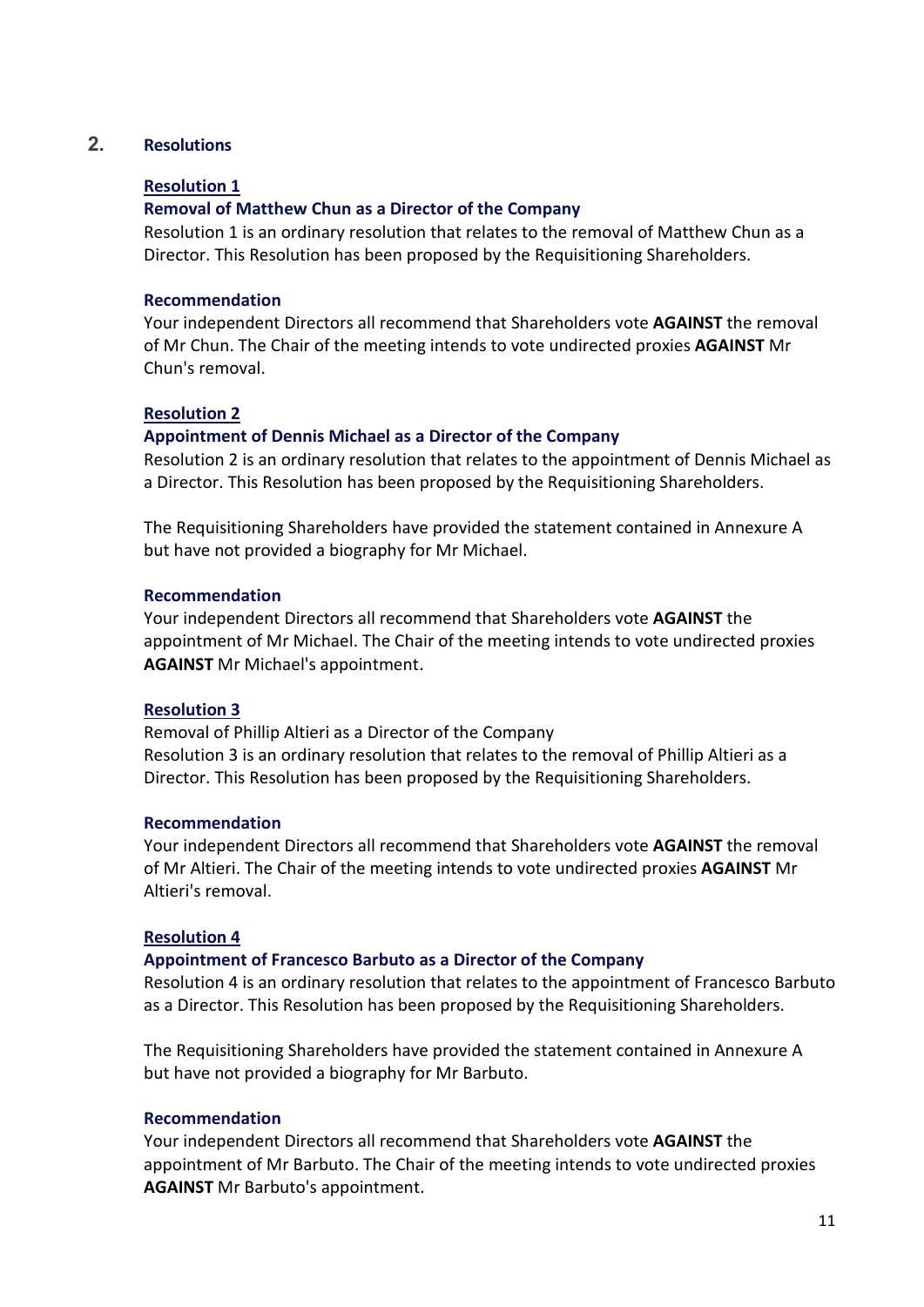### **Resolution 5**

### **Removal of John Coulson as a Director of the Company**

Resolution 5 is an ordinary resolution that relates to the removal of John Coulson as a Director. This Resolution has been proposed by the Requisitioning Shareholders.

#### **Recommendation**

Your independent Directors all recommend that Shareholders vote **AGAINST** the removal of Mr Coulson. The Chair of the meeting intends to vote undirected proxies **AGAINST** Mr Coulson's removal.

#### **Resolution 6**

#### **Appointment of John Corcoran as a Director of the Company**

Resolution 6 is an ordinary resolution that relates to the appointment of John Corcoran as a Director. This Resolution has been proposed by the Requisitioning Shareholders.

The Requisitioning Shareholders have provided the statement contained in Annexure A but have not provided a biography for Mr Corcoran.

#### **Recommendation**

Your independent Directors all recommend that Shareholders vote **AGAINST** the appointment of Mr Corcoran. The Chair of the meeting intends to vote undirected proxies **AGAINST** Mr Corcoran's appointment.

#### **Resolution 7**

#### **Removal of any Director appointed after 21 December 2021**

Resolution 7 is an ordinary resolution that relates to the removal of any person who has been appointed by the Board as a Director after 21 December 2021. This Resolution has been proposed by the Requisitioning Shareholders.

As at the date of this Notice, the Company has not appointed any Directors after 21 December 2021. Therefore, in the Company's view, unless a director is appointed by the Board after the date of this Notice, but prior to the Meeting, this Resolution does not have any practical effect. However, this Resolution has been included in this Notice for compliance with the Company's statutory obligations.

#### **Recommendation**

Given the Company's view that this Resolution has no practical effect, your independent Directors do not make any recommendation as to how Shareholders should vote on this Resolution. The Chair of the meeting intends to vote undirected proxies **AGAINST** this Resolution.

#### **Resolution 8**

#### **Removal of Trevor Hansen as a Director of the Company**

Resolution 8 is an ordinary resolution that relates to the removal of Trevor Hansen as a Director. This Resolution has been proposed by your independent Directors.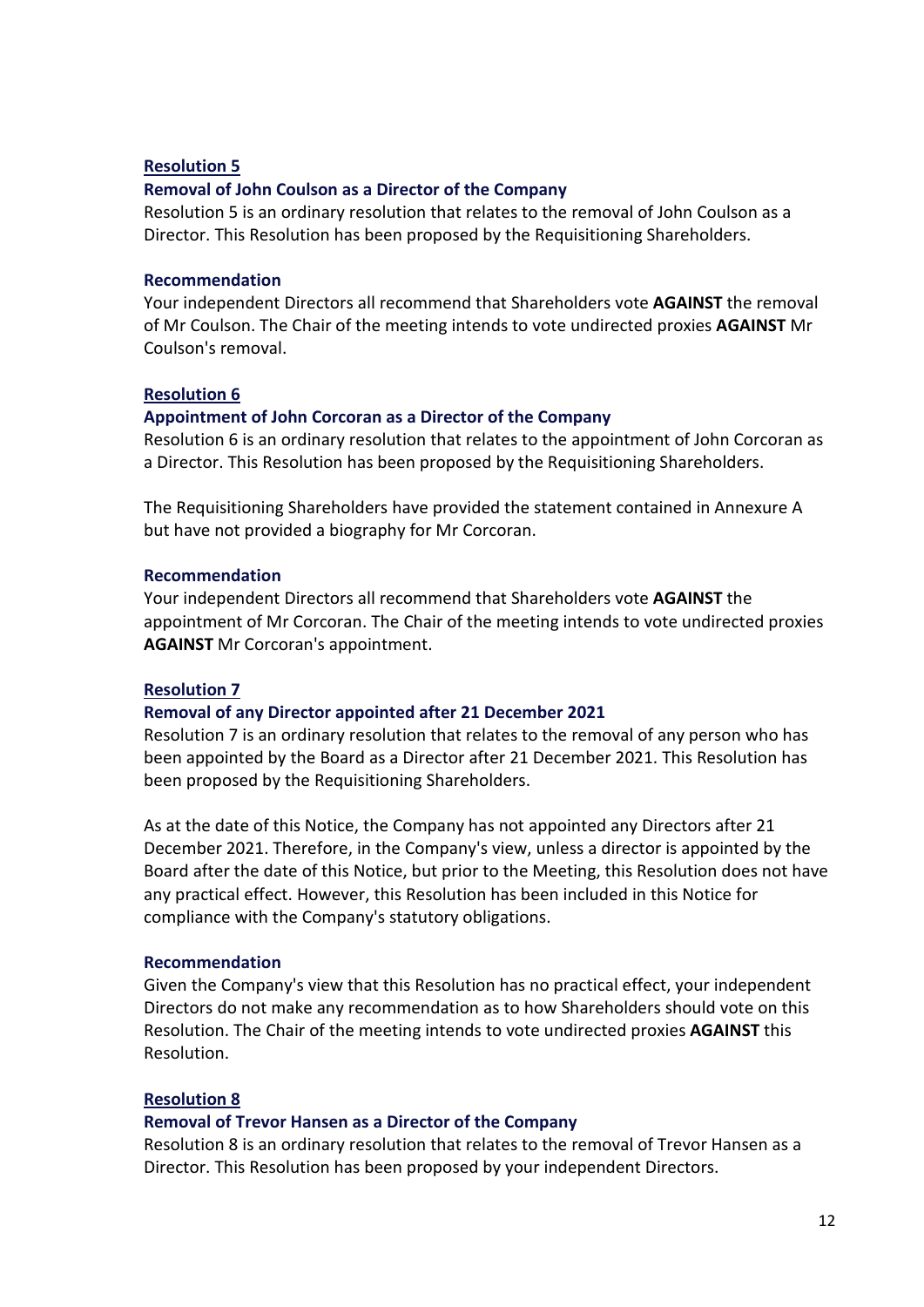Mr Hansen has provided a statement contained in Annexure B.

## **Recommendation**

Your independent Directors all recommend that Shareholders vote **FOR** the removal of Mr Hansen. The Chair of the meeting intends to vote undirected proxies **FOR** Mr Hansen's removal.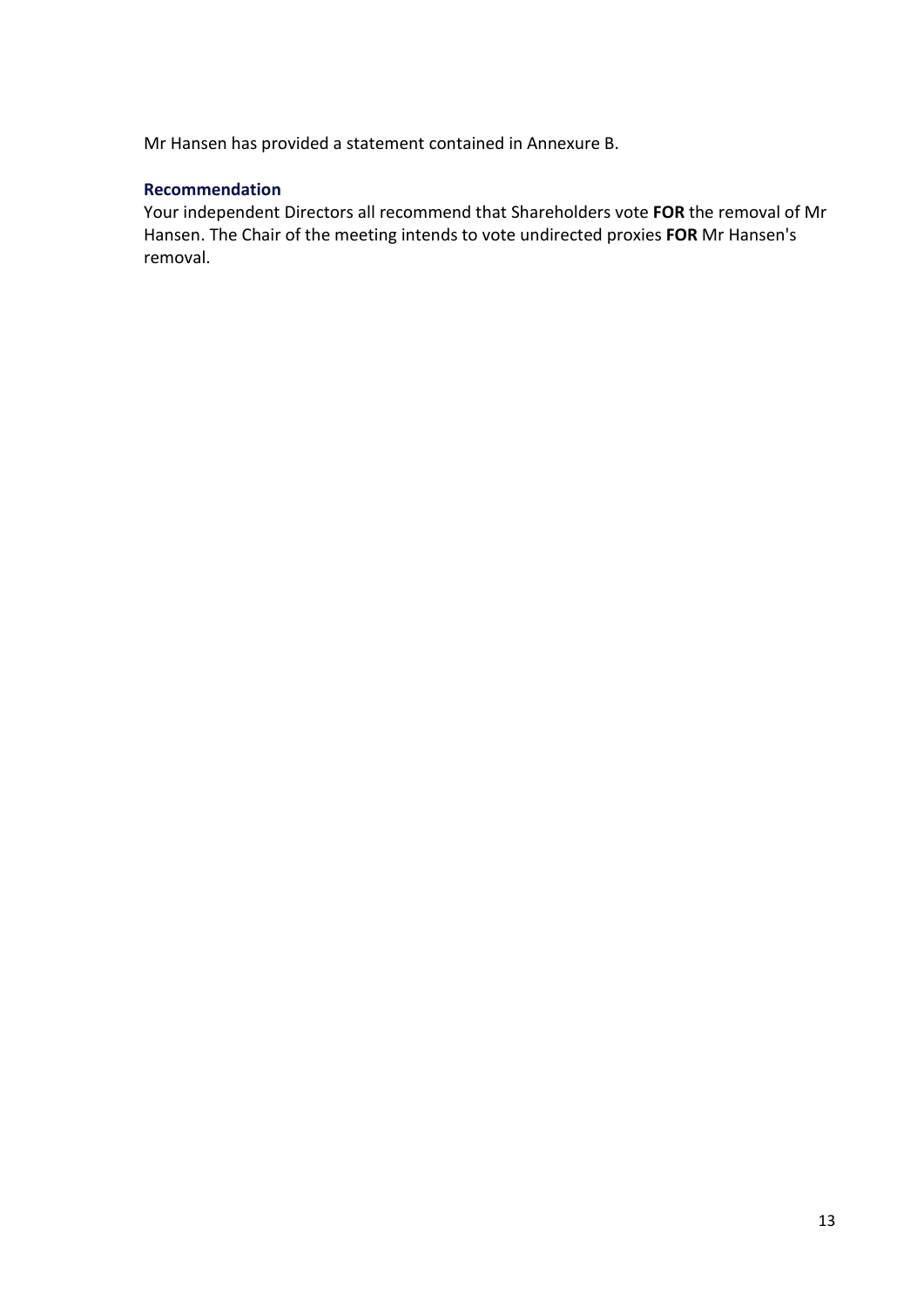# **General Information**

This Notice of Extraordinary General Meeting (**Notice**) relates to the General Meeting (**Meeting**) of the shareholders of the Company (**Shareholders**) as requisitioned by Shareholders in accordance with a notice given to the Company under sections 203D and 249D of the *Corporations Act 2001* (Cth).

## **To vote, you can vote early by returning your proxy form, or voting online.**

## **Early Voting via Proxy**

While Shareholders will be provided with the opportunity to vote during the virtual Meeting, it would be desirable if they submit their votes beforehand by lodging a proxy form (if the Shareholder does not appoint a proxy, the Chairperson will be automatically appointed). Shareholders can do this by completing and lodging a proxy form either online or as a hard copy and returning it to Computershare by no later than 11am (Melbourne time) on 19 February 2022.

All undirected proxies held by the Chair will be voted **against** each of Resolutions 1 to 7 and **for** Resolution 8. Therefore, if a Shareholder wishes to vote "for" Resolutions 1 to 7, or "against" Resolution 8 or "abstain" from voting on a Resolution, the Shareholder's voting intentions must be clearly marked in the proxy form under "Items of Business".

There will also be the opportunity to change pre-submitted proxy votes during the virtual Meeting. If a Shareholder wishes to vote in a different manner than as originally indicated in a previously submitted proxy form, the Shareholder can do this by logging into the Computershare voting platform and voting during the Meeting. Any votes cast during the Meeting by a Shareholder will void any pre-existing proxy appointments by that Shareholder (for this Meeting).

# **Attending the Meeting**

In light of current risks posed by the spread of COVID-19, Longevity has made the decision to hold the Meeting as a fully virtual meeting. This meeting will take place on 21 February 2022 commencing at 11am (Melbourne time).

All Shareholders will have the opportunity to participate in the Meeting online via an internet connection using Zoom (using a computer, laptop, tablet or smartphone).

Virtual meetings are accessible on both desktop and mobile devices. In order to participate remotely you will need to visit https://meetnow.global/MJ5FH4Y on your desktop or mobile device. Ensure that your browser is compatible. Computershare's voting platform supports the latest version of Chrome, Safari, Edge or Firefox.

If you have any questions, or need assistance with the online process, please contact Computershare on 1300 850 505 between 8.30am and 5.00pm Monday to Friday.

**For assistance with the Computershare voting platform and voting during the meeting, please contact (03) 9415 4024. This line will be active from one hour prior to the commencement of the Meeting and all calls to this number will be given top priority.**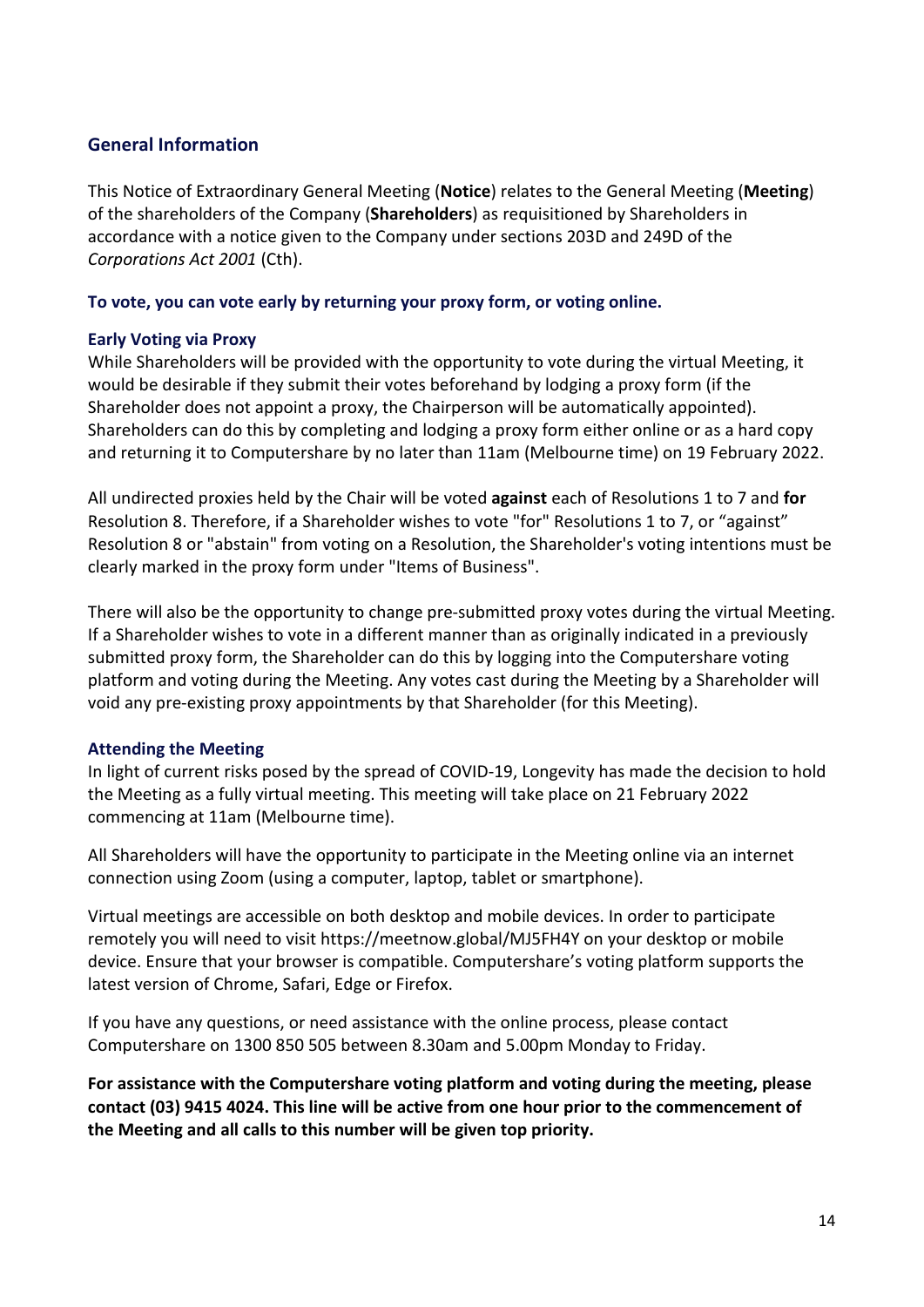Audio of the meeting using Zoom will stream through the selected device, so Shareholders will need to ensure that they have the volume control on their headphones or device turned up.

As a Shareholder you may participate in the online Meeting, vote on the resolutions to be put to Shareholders and ask questions, by using your own computer or mobile device. Shareholders will still be able to appoint a proxy to vote for them as they have in the past, by following the instructions on the Proxy Form and this Notice.

Details of how to participate 'virtually' are provided below, with instructions for accessing the virtual meeting. Shareholders are encouraged to review these instructions before the Meeting.

## **LIVE ONLINE VOTING PROCEDURES DURING THE MEETING:**

Shareholders and proxyholders will be able to vote at the meeting online from their computer or mobile device by entering the URL into their browser: [https://meetnow.global/MJ5FH4Y.](https://meetnow.global/MJ5FH4Y)

Online voting registration will commence 30 minutes prior to the commencement of the meeting and close 5 minutes after the last item of business.

Shareholders should read the Notice of Extraordinary General Meeting and Explanatory Statement in full before deciding if and how to vote on the Resolutions. If you are in doubt about what to do in relation to the Resolutions, you should consult your financial or other professional adviser.

Attending the meeting online enables shareholders to view the General Meeting live and to also ask questions using the Zoom chat function and cast direct votes using the Computershare voting platform whilst the meeting is in progress.

Shareholders will require the meeting ID – which is **MJ5FH4Y** – as well as their **Shareholder Meeting Access Number which is 10 digits long**, which can be found on their proxy form, for verification purposes. If a person is nominated as a proxy by a Shareholder, the proxy holder will need to obtain the proxy holder email invitation to enable the proxy holder to vote. The proxy holder username and password can be obtained by contacting Computershare on +61 3 9415 4024 during the online registration period which will open 1 hour before the commencement of the meeting.

## **Shareholder questions**

While Shareholders will be able to ask questions online using the Zoom chat function at the virtual Meeting, it would be desirable if the Company was able to receive them in advance.

They should be sent to **EGM@longevityga.com.au** by no later than 5pm (Melbourne time) on 17 February 2022.

During the Meeting the Company recommends that, for ease of use, Shareholders submit any questions on their tablets or computers via the Zoom chat function.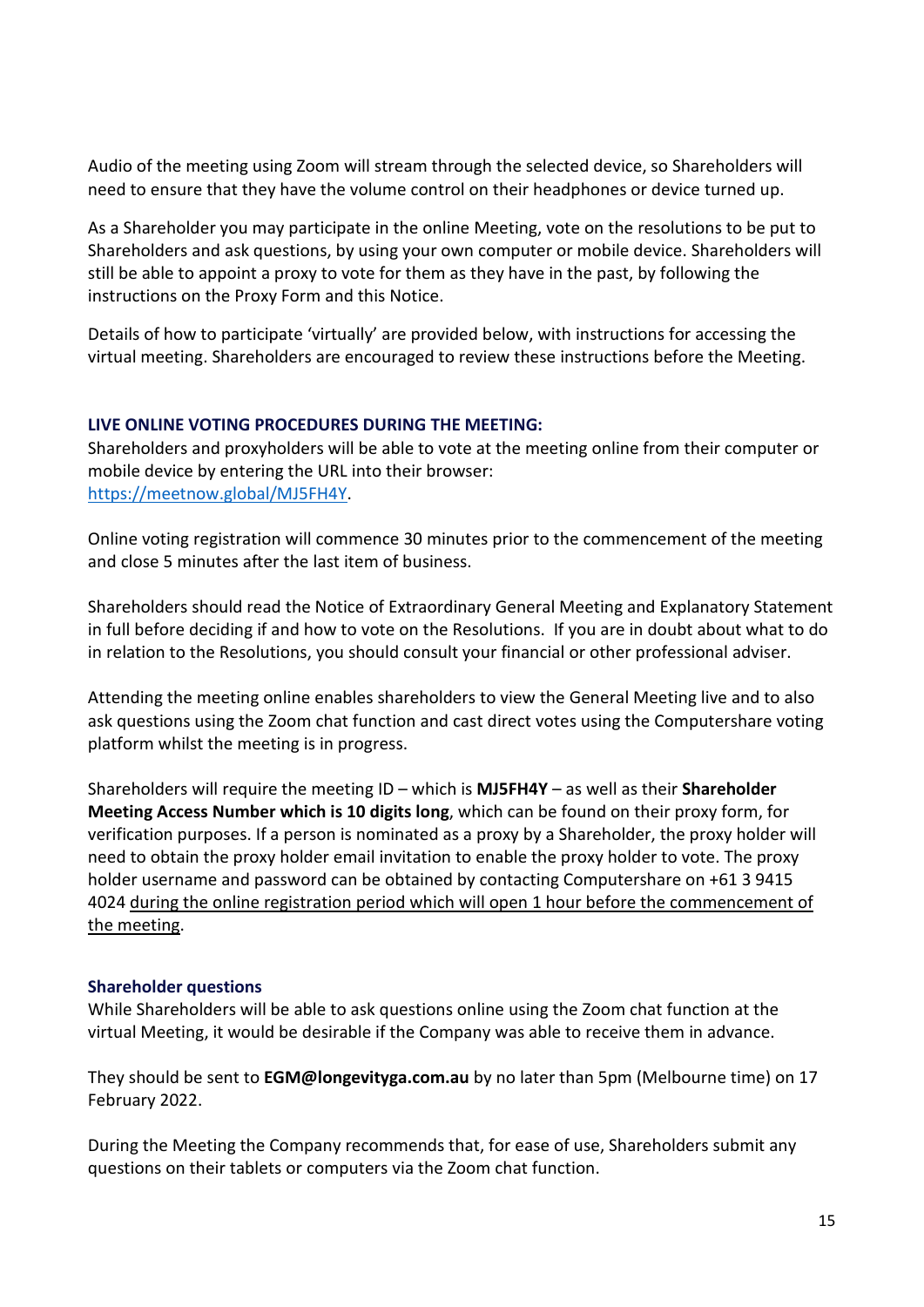Please note that not all questions may be able to be answered during the Meeting. In this case, answers will be made available on the Company's website after the meeting.

## **Adjournment**

If there are unexpected technology issues that significantly affect the ability for the Meeting to proceed, or which significantly affects Shareholders' ability to participate in the Meeting, the Meeting will be automatically adjourned by the Chair until the technological problem(s) are fixed.

The Company will notify Shareholders via postal or electronic means the date and time of the adjourned Meeting. The Company expects that, in these circumstances, the Meeting would be adjourned for a period of 7 days, but the period of adjournment may be dependent on a number of factors including the nature of the technological problems, the availability of the Computershare Meeting platform (or alternative platform) and the Company's share registry, Computershare.

## **Documents accompanying this Notice**

The following documents accompany this Notice and are designed to assist Shareholders' understanding of the resolutions under consideration (**Resolutions**):

- **Explanatory Statement:** provides an explanation of the Resolutions and the disclosures required by law and has been prepared with the assistance of the Company's advisers; and
- **Proxy Form:** which may be used by Shareholders to appoint a proxy to vote on their behalf at the Meeting. Shareholders should read the above documents carefully.

Terms used in this Notice have the meanings given to them in the glossary immediately following the Explanatory Statement.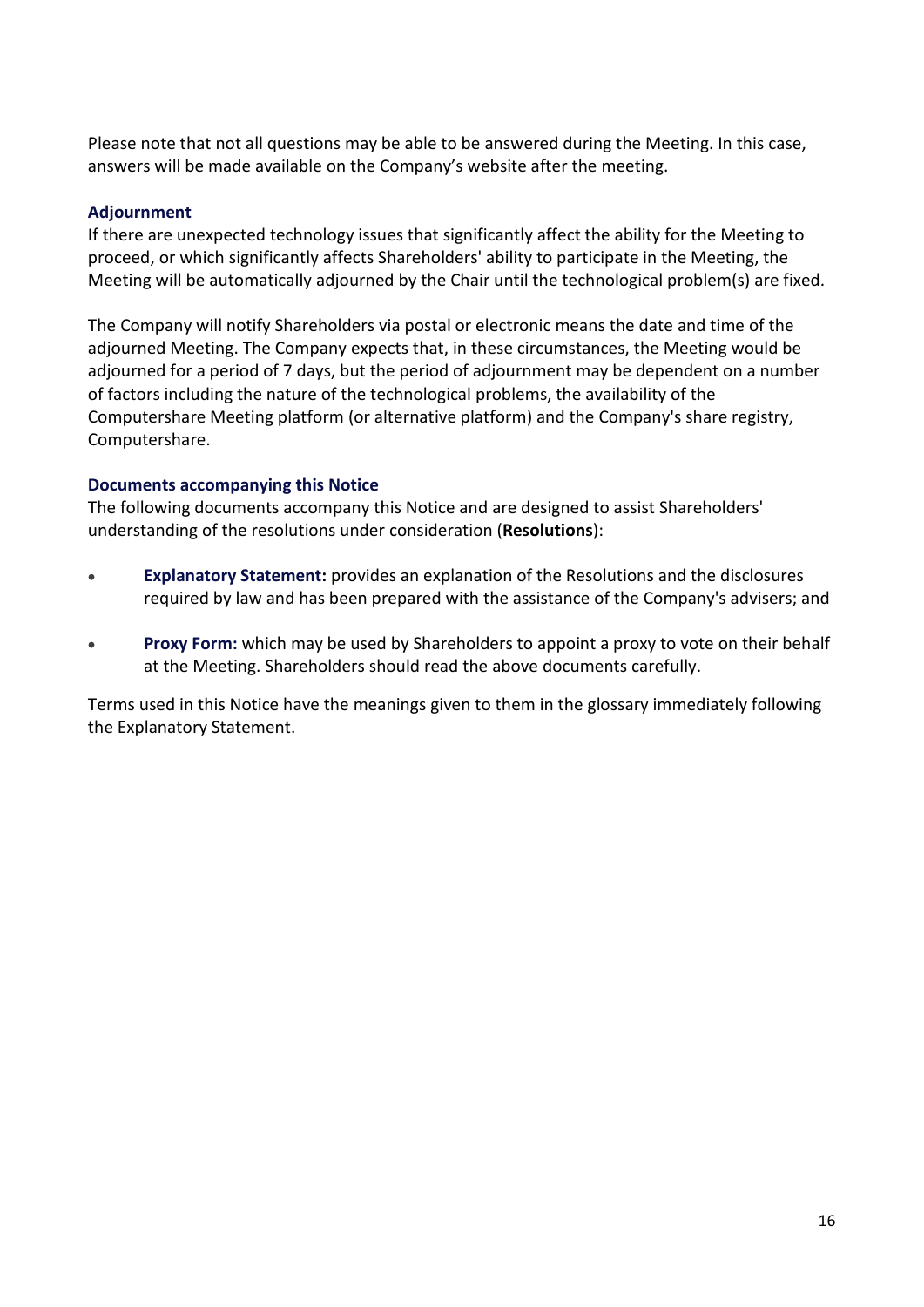#### **Glossary**

In this Notice and Explanatory Statement, the following terms have the followings meanings, unless the context otherwise requires:

**Board** means the board of Directors;

**Company** means Longevity Group Australia Ltd ACN 052 046 625;

**Constitution** means the constitution of the Company amended as at 22 November 2017;

**Corporations Act** means the *Corporations Act 2001* (Cth);

**Director** means a director of the Company from time to time;

**Explanatory Statement** means the explanatory statement which accompanies the Notice which includes the statement prepared by the Requisitioning Shareholders;

**Independent Board Committee** means a committee established by the Board comprising Matthew Chun (Chair), Phillip Altieri and John Coulson and a reference to an **independent Director** is a reference to any member of the Independent Board Committee;

**Meeting** means the Extraordinary General Meeting of the Company to be held online via Zoom on 21 February 2022 commencing at 11am (Melbourne time);

**Notice** means the notice convening the Meeting;

**Proxy Form** means the proxy form accompanying the Notice;

**Requisitioning Shareholders** means the group of Shareholders holding approximately 6% of the Company's Shares that have notices to the Company under sections 203D and 249D of the Corporations Act;

**Resolution** means a resolution to be voted on at the Meeting, the details of which are set out in the Notice;

**Share** means a fully paid ordinary share in the capital of the Company; and

**Shareholder** means a holder of a Share.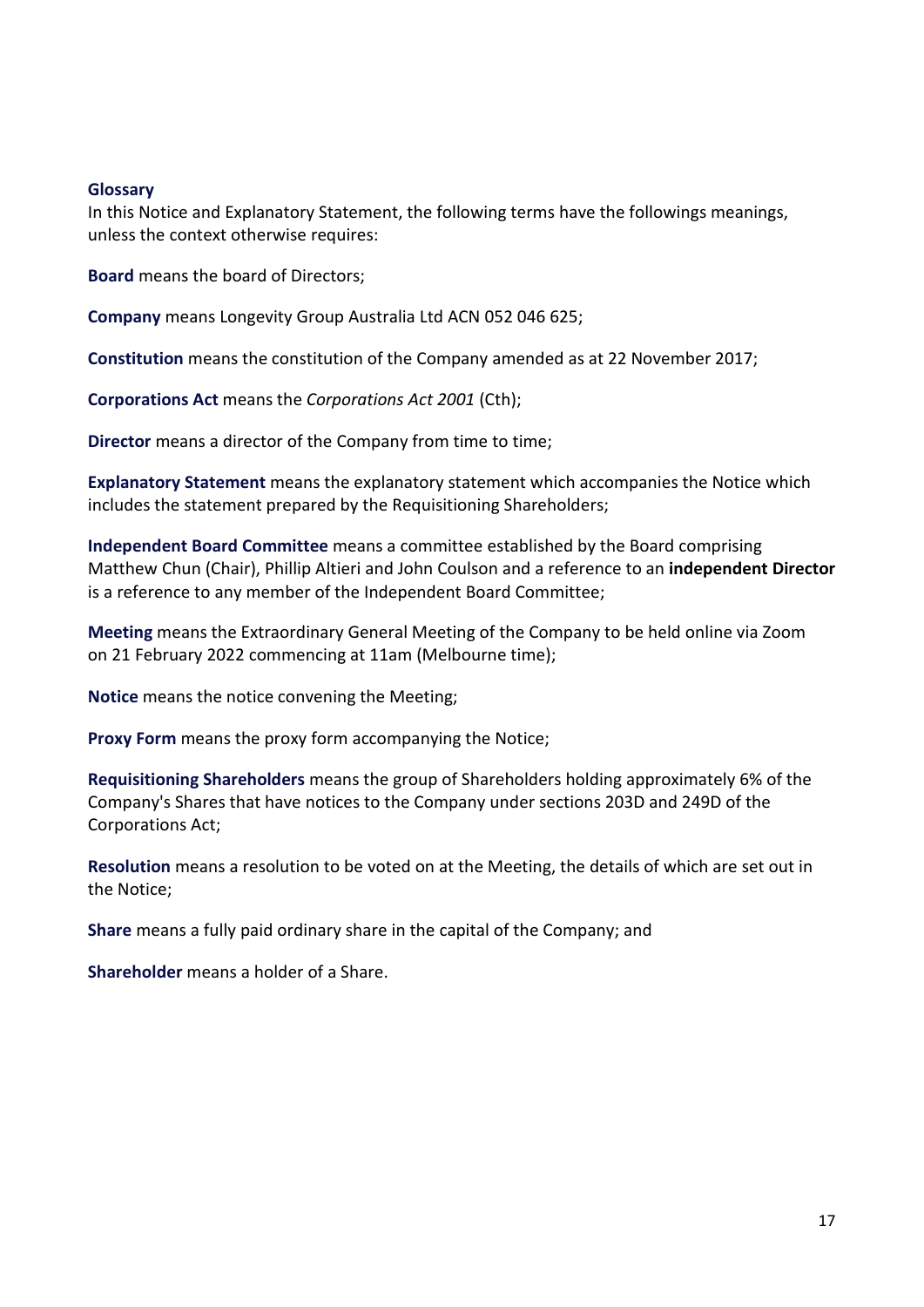**The Company does not endorse the following statements in Annexure A and Annexure B nor their content.**

**The Company recommends that you read the following Annexures in conjunction with the statement of the Independent Board Committee as outlined on page 3 of this Notice. There are 2 possible outcomes from this EGM –**

- **1. If you vote to replace existing Directors with those proposed it will result in the Company selling all assets and returning funds to Shareholders and therefore removing the legacy of the 133 year old business; or**
- **2. If you vote to retain the existing Directors and vote AGAINST resolutions 1 to 7 and FOR resolution 8, your vote will enable the Company to continue with its stated strategy of business turnaround and investing sustainably in order to deliver ongoing returns to Shareholders with an ability to participate in a buy back should selling your shares be attractive at this time.**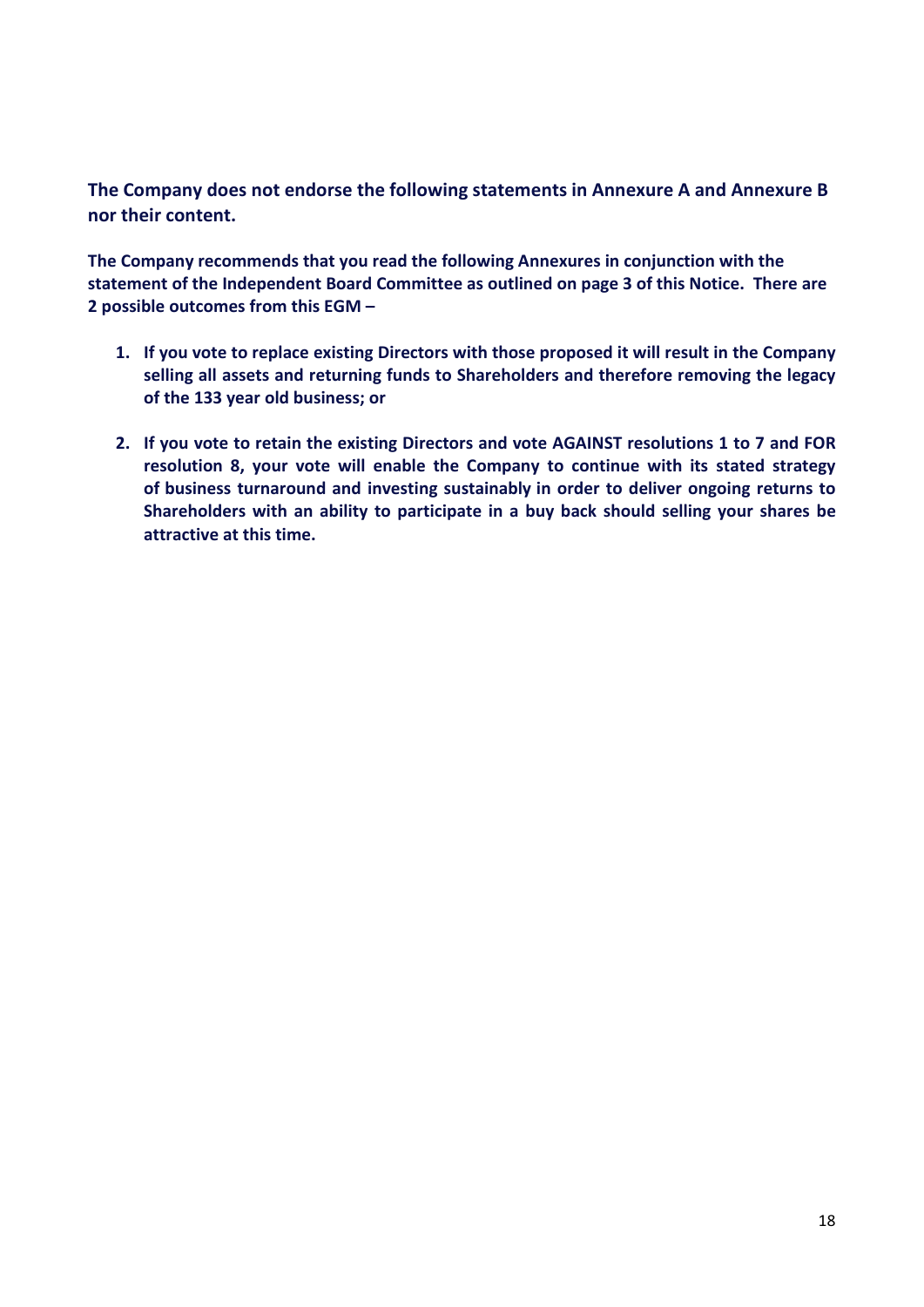## **Annexure A**

The statement contained in this Annexure A is a statement from the Requisitioning Shareholders. The Company does not endorse this statement or its contents.

## **TO VOTE IN FAVOUR OF ALL SIX RESOLUTIONS APPOINT DENNIS MICHAEL AS YOUR PROXY**

The proposed new directors want to return funds back to shareholders. Over the last two EGM's that have been initiated by shareholders the majority of whom (I.E: Shareholders who received their share at demutualisation) voted to remove the existing directors so that the new directors can get on with the job of returning funds to shareholders.

## **Why should a shareholder believe statements by the Company?**

## **Let's compare Company statements with facts as disclosed in the Company accounts.**

- **Now is not the right time, we are just about to complete the projects.**
	- o **In December 2020 the Company announced a \$4.97 Million LOSS on development properties held on the books.**
	- o **The Company has on-sold two properties that were acquired for development, and on which it incurred substantial further costs.**
	- o **These failures happened while Australia and particularly Melbourne, had the 'hottest property market' on record.**
- **We should protect the employees in an Australian company.**
	- o **A majority of staff were made redundant.**
- **At the June 2020 EGM the Company had announced a \$4.0 Million tax LOSS after proxy voting had closed.**
	- o **The announcement timing of this very important disclosure to shareholders was astonishing.**
- **The Company utilises the Computershare call centre to garner votes when existing Directors are being challenged.**
	- o **Why won't the Company simply allow a free-flowing vote process without active and influencing intervention – like what happens in most other General Meetings in companies elsewhere?**

## **Please contact Dennis Michael on 0419 006 714 to discuss further.**

As a member-owned and member-focused organisation for 125 years, we felt secure in the purposes of the benefit society and the services that it provided to members.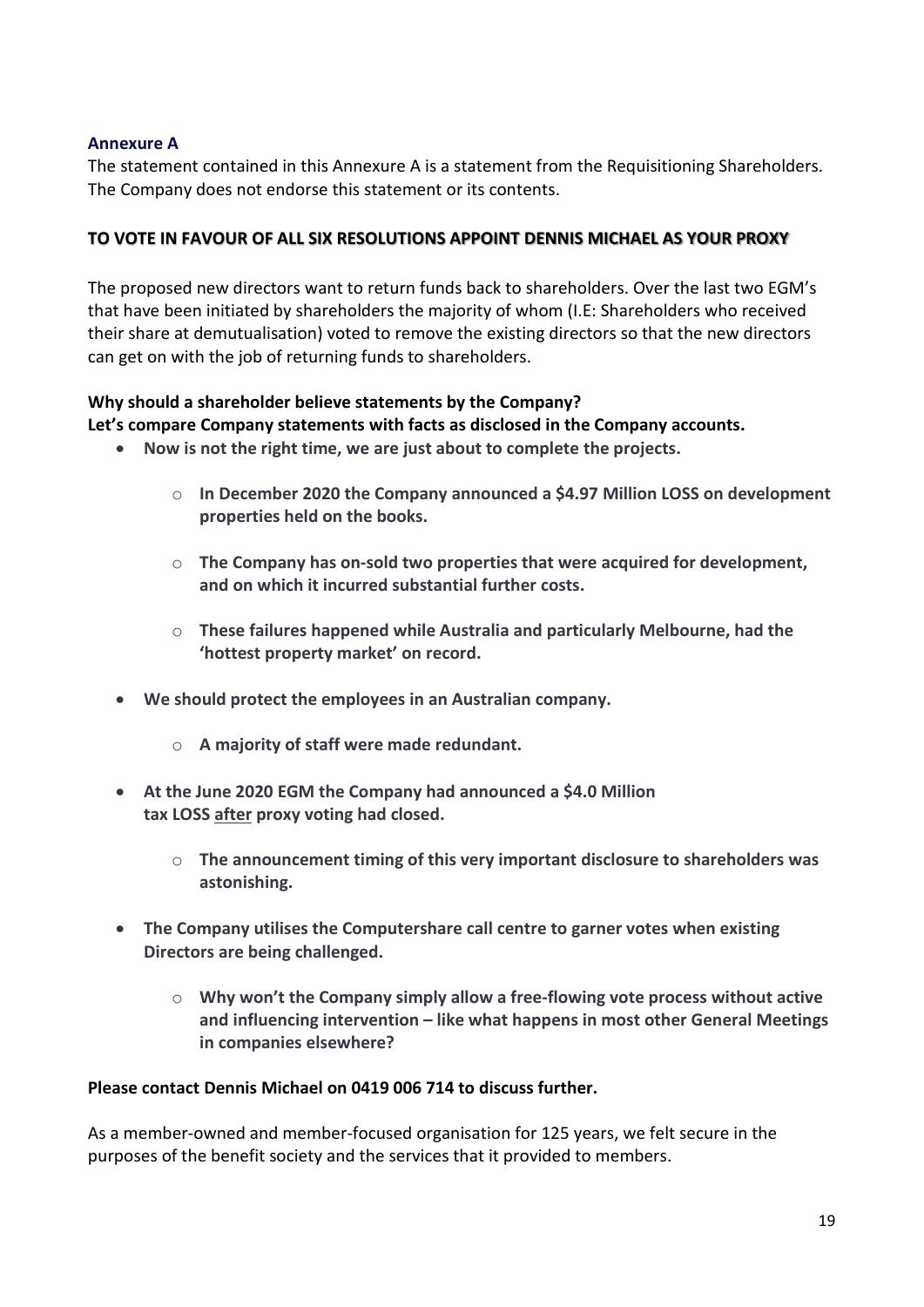For 125 years, members paid affordable contributions for which they received exceptional benefits and services at discounted rates, while at the same time the benefit society consistently produced profits and developed assets which further enhanced member benefits. Since 2014 however, member services have reduced to nil and losses have reduced shareholder funds in a worsening downward spiral.

Since demutualisation in 2014, members/shareholders have felt quite insecure and uneasy about what was happening and why. These last seven years have led to a significant loss of shareholder value and net assets – at an alarming rate.

If the board had wound-up the Company in 2014 and given shareholders their entitlements, we would all be vastly better off. Shareholders should now vote the current directors out of office so that the proposed directors can take on the task of returning funds to shareholders before this current Board may be allowed to embark on any further new business ventures with our remaining shareholder funds.

Just think for a moment about what you could have done with these funds if you had received your share of a larger TFS wind-up distribution in 2014 and Longevity had not proceeded in activities which eventuated in such huge losses in the following years.

What about shareholders who have passed away in these past seven years, and who had been denied an opportunity to receive a better payout return through a voluntary wind-up back in 2014? Surely, the only justice now for their families and beneficiaries must be a swift end to loss making business misadventures, and a prompt return of remaining shareholder funds.

# **Shareholder's View**

- Longevity has not continued in any close parallel relationship to the long and successful history of TFS.
- TFS used to operate The Mornington Retirement Village.
- Longevity sold that retirement village yet Longevity is already speaking again of returning to the retirement accommodation business.
- The cost of holding an EGM is significantly less than losses over the past year.
- Transport Health has been sold again to another not-for-profit fund.
- As Longevity now has cash assets, but no real property assets, and no core business purpose – shareholders are well justified to demand the return of remaining funds.

# **Theoretical value compared to the actual reduction of assets**

If a shareholder had received the \$2.92 per share cost base in 2014 and invested it, for example, in Australian Super returning 7.5% over the last seven years; the compounded value would now be \$4.48 per share compared to the net assets per share value of only \$2.44 as at 31 December 2020. (Australian Super has returned 9% over the last 10 years).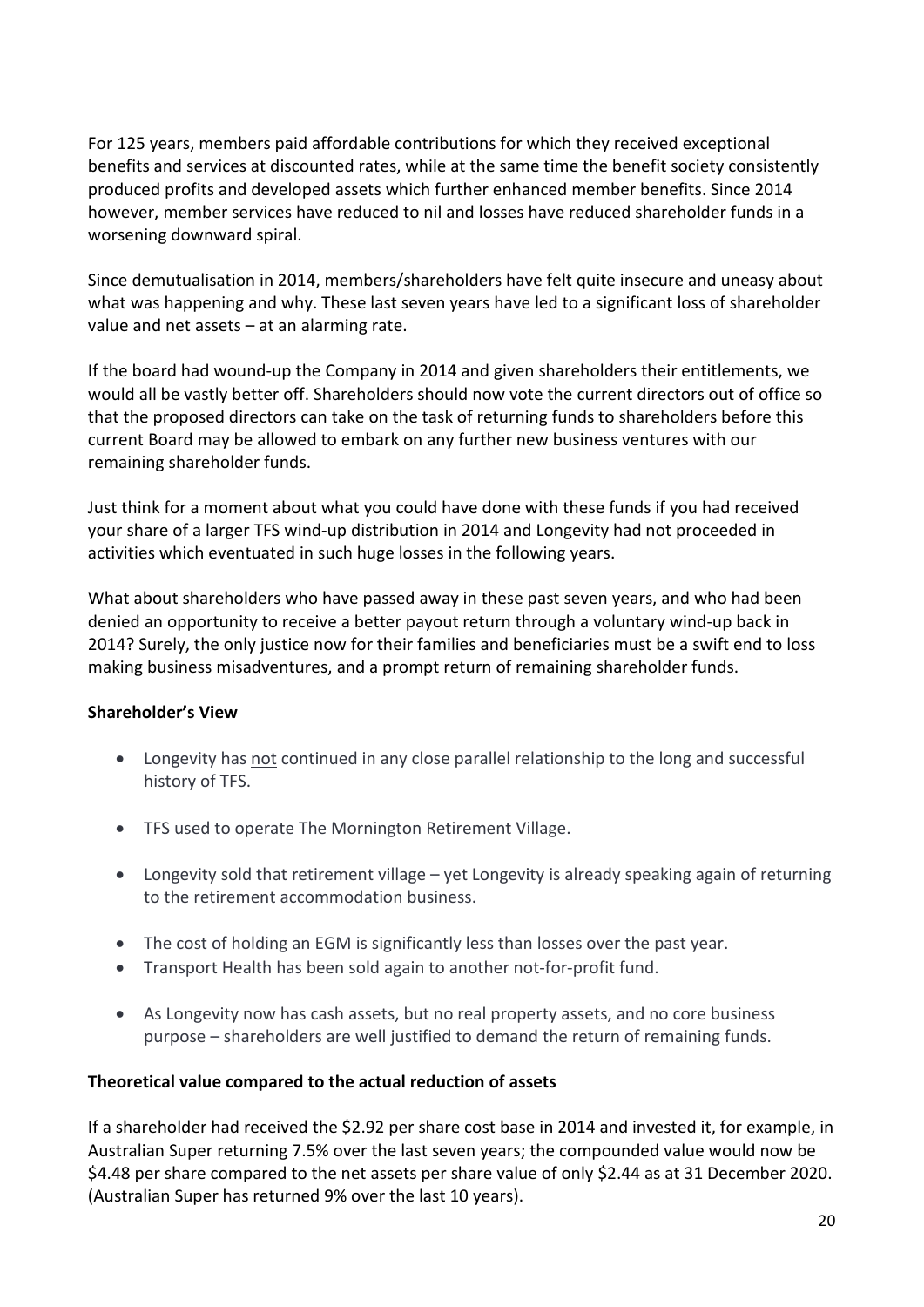This example shows the lost opportunity cost that has been incurred by shareholders.

# **It is a whopping 45.53% difference!**

For shareholders with 11,600 shares, the difference is between \$51,968 if you had received your money in 2014 and invested in into Australian Super, and just \$28,304 being the net assets valuation of the Company as of 31 December.2020.

**This has been a massive opportunity cost.**



Note that the NTA has been reduced for dividends and the share buy back

**We have had a booming property market in Australia and Longevity has written down the value of apartments by \$4.97 million dollars.** 

**This can only be described as an utter business failure, and it is our money being wasted – monies which should have been returned to our pockets years ago.**

The net assets of the Company have gone down from \$53m to \$39M in one year.

**Shareholders who may have taken Company statements at face value during the period of the last two EGM's, and who may have then voted in support of existing directors, now have every right to seriously and critically question the communications from the Company as relating to financial results, and its changing** *'business strategy'* **– and now vote these existing directors out of office so that the proposed new directors can return funds to shareholders.**

**Please contact Dennis Michael on 0419 006 714 to discuss further.**